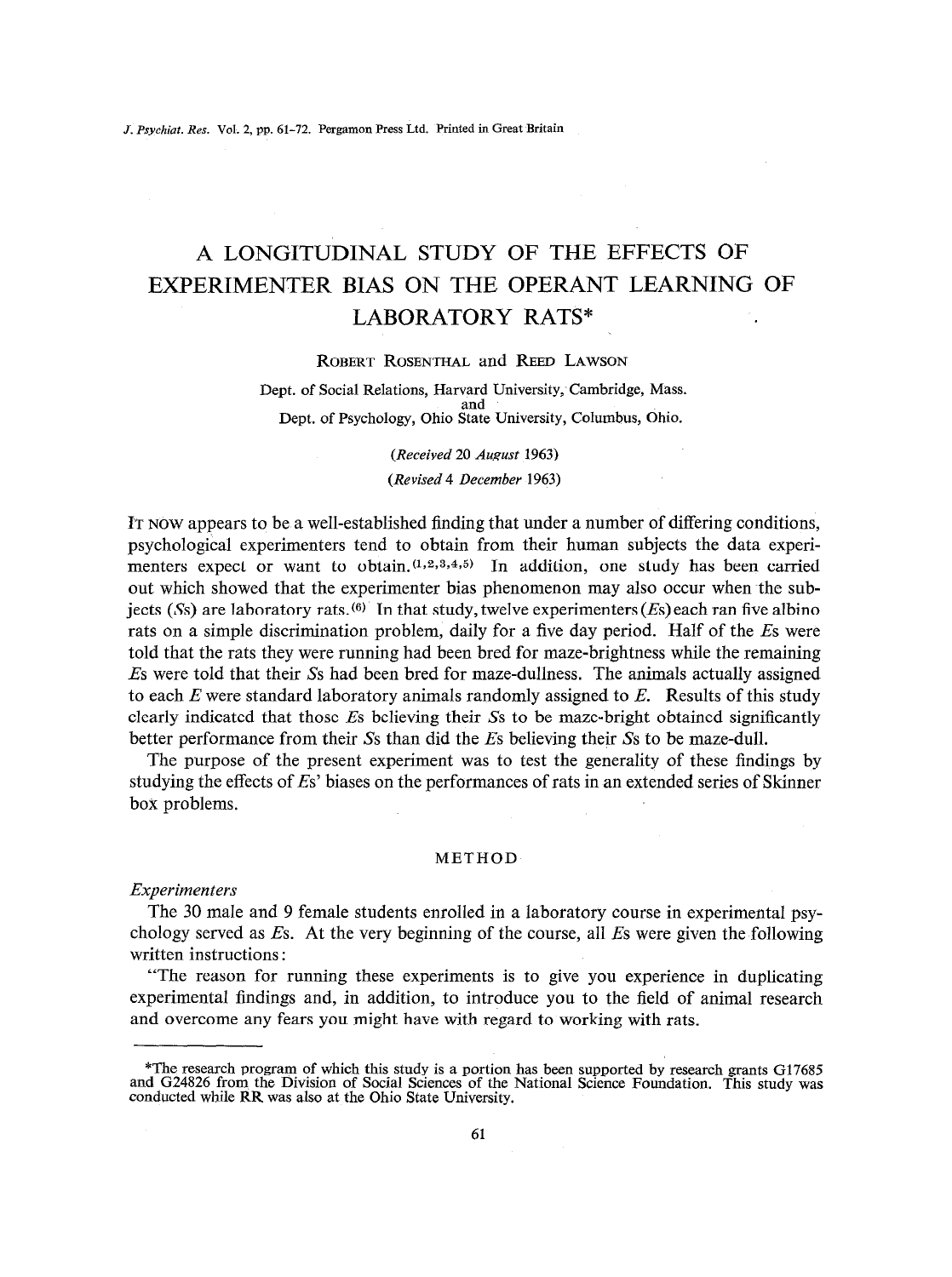The experiments are all repetitions of work done recently on Skinner box-Bright and Skinner box-Dull rats. Many studies have shown that continuous inbreeding of rats that do well on Skinner box problems, such as those you will be running, leads to successive generations of rats that do considerably better than 'normal' rats. Furthermore, these studies have shown that continuous inbreeding of rats that do badly on Skinner box problems, such as those you will be running, leads to successive generations of rats that do considerably worse than 'normal' rats.

Thus; generations of Skinner box-Bright rats do much better than generations of Skinner box-Dull rats.

Each of you will be assigned to a group to work with. Some groups will be working with Skinner box-Bright rats, others will be working with Skinner box-Dull rats.

Those of you who are assigned the Skinner box-Bright rats should find your animals on the average showing some evidence of learning during even the early stages of each of your experiments. Thereafter, performance on each of your experiments should rapidly increase.

Those of you who are assigned the Skinner box-Dull rats should find on the average very little evidence of learning in your rats. You should, however, not become discouraged since it has been found that even the dullest rats can, in time, learn the required responses.

If you are interested in learning more about the details of the experiments on breeding rats for brightness and dullness, your lab instructors can give you references to the work done by Tryon and others at the University of California at Berkeley and elsewhere".

### Subjects

Sixteen female laboratory rats (all 80 days old) drawn from the animal colony maintained by The Ohio State University Department of Psychology were randomly assigned to one of two groups. One group of eight Ss was assigned to home cages which had been labelled 'Skinner-Box Bright' while the other group was assigned to home cages which bore the labels 'Skinner-Box Dull'. Early in the course, two of the Ss labelled dull died so that the maximum N for the subsequent experiments was eight Ss labelled 'bright' and six Ss labelled 'dull'. All Ss were on a feeding regimen of l/2 hr *ad lib* access to food daily throughout the 8 wk of the study.

## *Materials*

The basic equipment employed in the studies were commercially made (Scientific Prototype Co.) demonstration Skinner boxes with feeders that dispensed 45-mg. P. J. NOVES pellets.

*.Es* followed the laboratory manual of **HOMME** and **KLAUS(~)** except that food pellets were used instead df water as reinforcement.

A questionnaire consisting of a series of 30 (20-point) rating scales on which Es could rate their satisfaction with their participation in the experiments, their feelings about their Ss, and their perception of their own behavior during the conduct of the experiments was administered at the conclusion of the study. Each of the scales ran from minus 10 (e.g., extremely dissastisfied) to  $+10$  (e.g., extremely satisfied) with intermediate labelled points.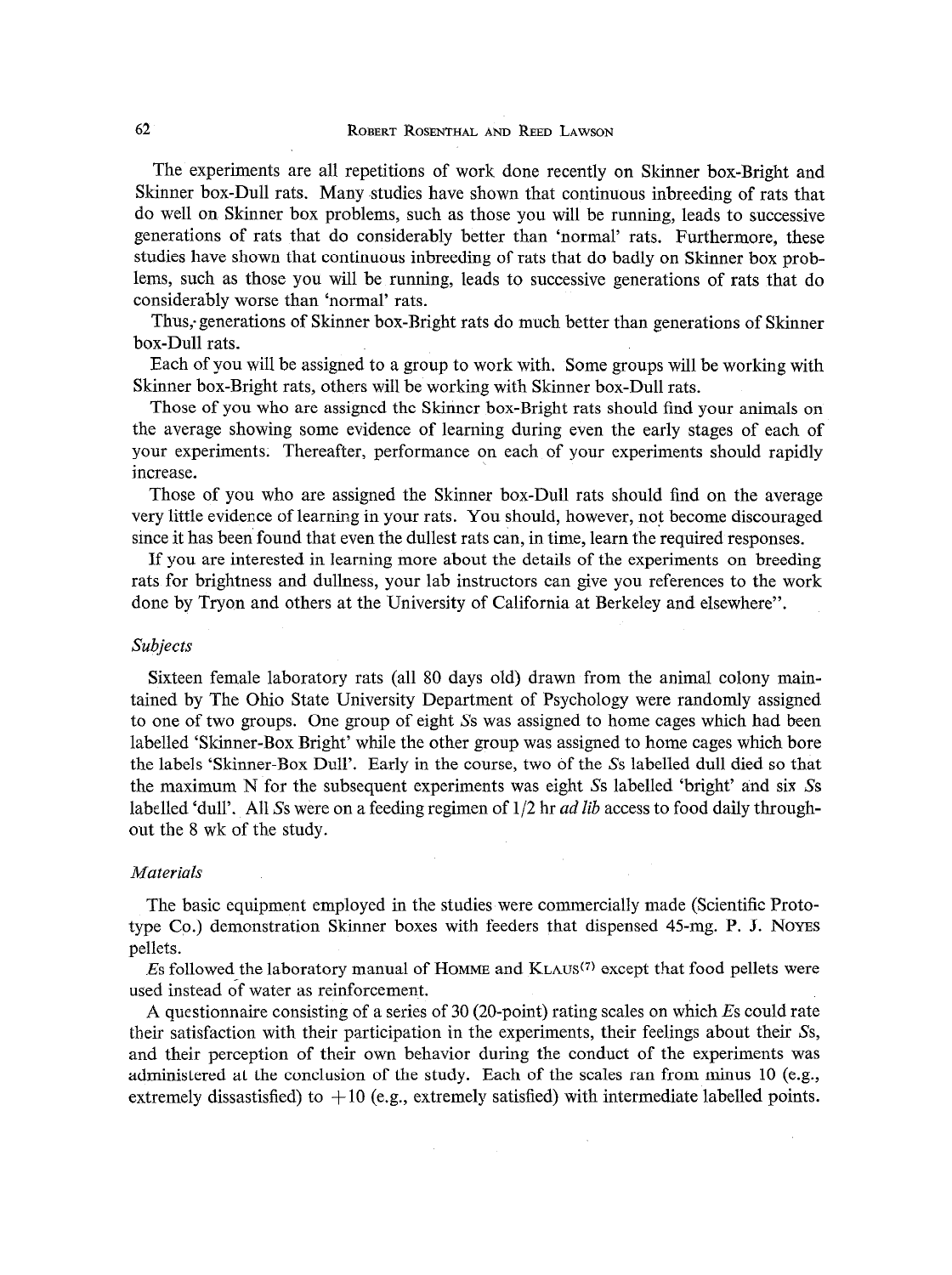Space was also provided on these questionnaires for each *E* to describe in his own words how he felt about his participation in these experiments.

## *Procedure*

At the beginning of the study, each *E* was assigned to one of five laboratory periods, each of which had been assigned one or two 'bright' and one or two 'dull' Ss. Assignment of *Es* to laboratory sections could not be random since there were only certain times that certain *Es* were able to schedule their laboratory section. Within each laboratory section, however, *Es* were randomly assigned to the Ss to be run during that laboratory section. At least two *Es* were assigned to each S and the mean number of *Es* per S was 2.7.

Each laboratory team performed three different functions during each of the experiments; that of experimenter, timer and recorder. These functions were rotated among the *Es*  comprising each laboratory team. For those teams consisting of only two members, the function of timer and recorder were usually performed by the same *E.* 

A total of seven experiments were performed, each of which is described in the manual mentioned earlier.<sup>(7)</sup> A brief description of each follows:

*Experiment I magazine training.* Training the rat to run to the magazine and eat whenever the feeder was clicked. Latencies were recorded for each click and the dependent variable was defined as the mean of the mean latencies on the first and of the last ten clicks of the session.

*Experiment II operant acquisition.* Training the rat to bar-press. Number of barpressing responses per min was recorded and the dependent variable was defined as the mean of the mean number of responses during the first and of the last ten minutes of the session.

*Experiment III extiriction and spontaneous recovery.* Number of responses per min was again recorded and the dependent variable was defined as the number of minutes elapsed until the animal showed two response-free minutes. Data were analyzed separately for extinction and for spontaneous recovery.

*Experiment IV secondary reinforcement.* In this experiment, the animals' responses were reconditioned and partially re-extinguished. Subsequent responses were reinforced by the clicking sound without presentation of food. The dependent variable was again defined as the number of minutes elapsed until the animal showed two response-free minutes, while getting click reinforcements.

*Experiment V stimulus discrimination,* Training the rat to bar-press only in the presence of a light and not in the absence of the light. For each trial of this experiment, *Es*  recorded the latency for the reinforced response and the number of responses occurring under the non-reinforced condition until a criterion of 30 sec of no responding had been reached. The dependent variable was defined as the ranks of the mean latencies of the first and last ten trials added to the ranks of the mean number of non-reinforced responses during these same trials.

*Experiment VI stimulus generalization.* Demonstrating that animals trained to respond only in the presence of a 1 IOV light would show a decrease in response rate as the voltage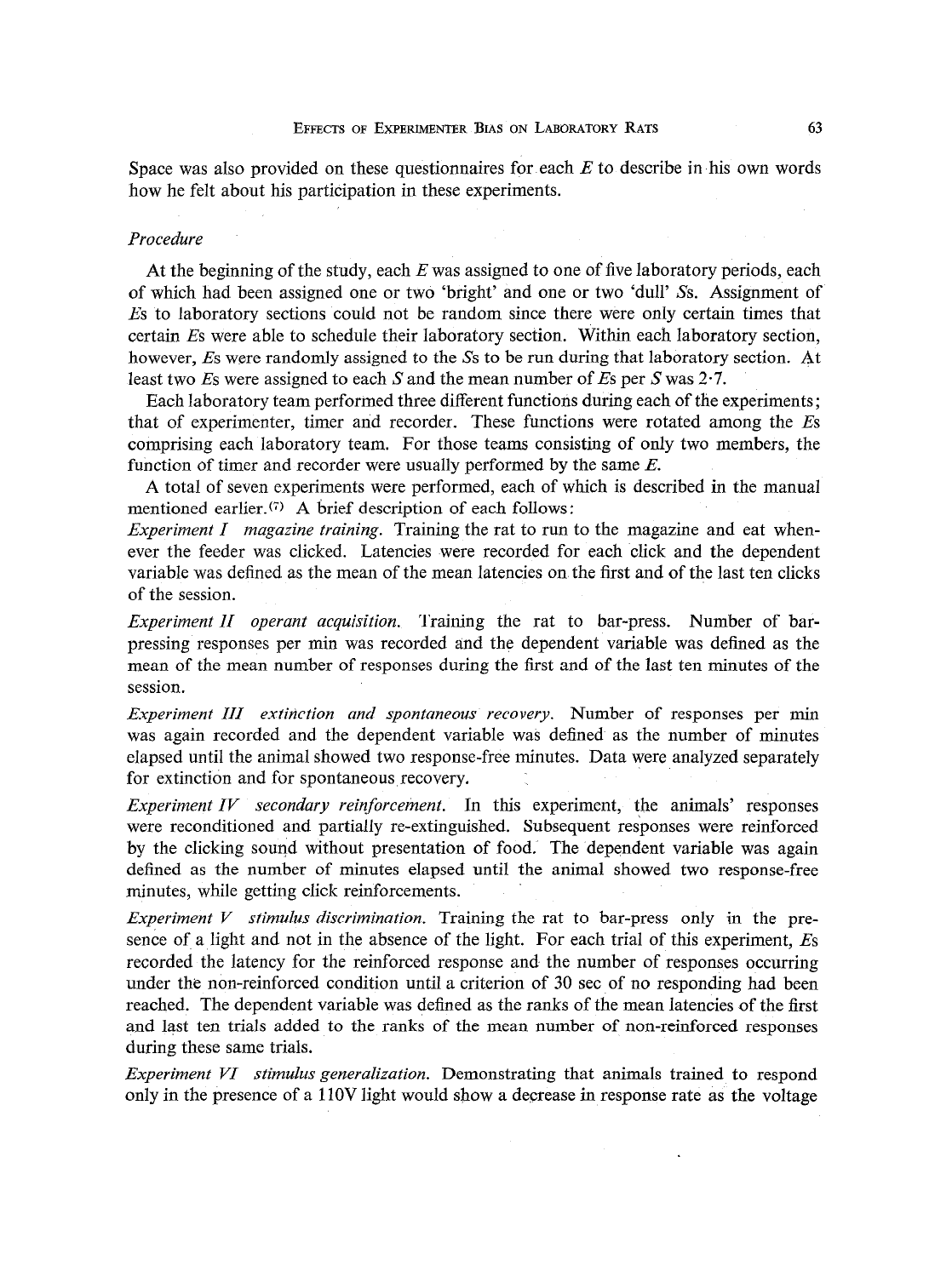was decreased to 7OV to 35V, and finally to OV. For each of the four test periods, the number of responses was recorded and the dependent variable was defined as the probability for each S that his response decrements as a function of stimulus decrements could have occurred by chance. The ranks of these probabilities would, of course, be identical or nearly so, to the ranks of any other index of monotonic decrease.

*Experiment VII chaining of responses.* Conditioning a loop-pulling response which was followed by the light which signalled the animal that a bar-press would produce a food pellet. The number of complete chains per min was recorded and the dependent variable was defined as the mean number of completed chains during the first and last 10 min.

The students were expected to complete each of these studies in one 2 hr period each week, excepting the stimulus discrimination which was given two periods to complete. If a team did not complete a study within the scheduled time, they had to return to the laboratory in their free time and continue working until  $S$  was ready to go on to the next scheduled experiment.

### *Comparison with earlier study using animal Ss*

There are several differences between this and the **ROSENTHAL-FODE(@** study. The studies were done at different universities using different learning tasks and apparatus. In this study, there were fewer Ss, 14 compared to 60, but more *Es,* 38 instead of 12. In addition, this was a longitudinal study lasting about 8 wk and a minimum of 14 hr spent with each S, while the earlier study lasted 1 wk (5 hr). In the present study, in spite of *Es* rotating their team functions, each *E* spent a minimum average of 4 hr working with his S, while in the earlier study no *E* spent more than 1 hr with any one of his five Ss.

In the earlier study, *Es* worked alone and were much of the time unobserved by the laboratory supervisor. While those instances of cheating which came to light were found to be randomly distributed over the two treatment conditions, the present study provided better control over this possibility since a laboratory instructor was present during each of the laboratory periods.\* Perhaps more important than the control of cheating was the control of gross cues to Ss. Thus if an *E,* because of his belief that a rat was dull, handled the animal roughly, the laboratory instructor was there to point out to the *E* that S would never learn unless he were better treated. In the present study too, the motivations of *Es*  were quite different. In the earlier study it was found that *Es* felt better when their Ss learned well, but there was no external sanction for their learning well. In the present situation, the rat in effect *had* to learn in order that *E* could write a report, get a grade and go on to the next study. An additional motivational difference was possibly associated with the differing roles of the laboratory instructors in the earlier and the present study. In the earlier study, the lone laboratory instructor reinforced *Es'* beliefs that poor performance was accounted for by the rats' dullness. In the present study, only one of the three instructors did so. Another instructor evaded any reference to the rats' brightness or dullness, while the third instructor told his *Es* that there was no such thing in the final analysis as a

**<sup>\*</sup>The laboratory instructors? in addition to LAWSON, included DONALD J. BARNES and WILL K. WEINSTEIN, whose cooperation IS gratefully acknowledged.**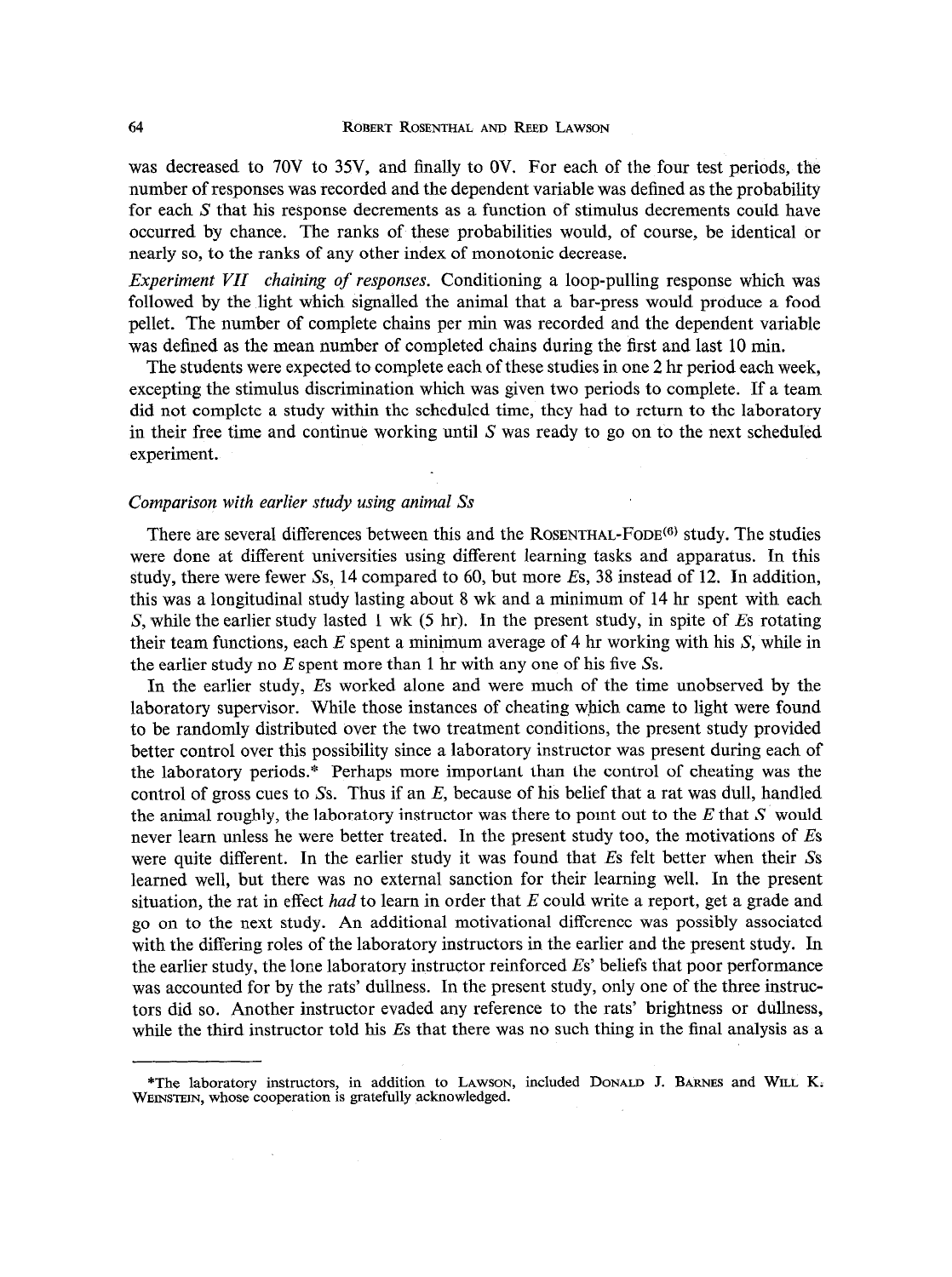dull rat; only dull *Es!* Fortunately, then, we have acquired a small sample of 'climates' apparently more or less favorable to the occurence of experimenter bias, thus increasing somewhat the generality of any findings.

### RESULTS

Preliminary inspection of the data revealed that for several of the experiments there were such extremely deviant scores that the use of interval scale statistics seemed inappropriate. Therefore, in each experiment, the obtained scores were converted to ranks and the treatment effect evaluated by means of the Mann-Whitney  $U$  test. Since on the average each experiment was not conducted by some team of *Es* from each treatment condition, the mean raw rank for each treatment group was not comparable from experiment to experiment. In order to achieve comparability of mean ranks across experiments, and to legitimize their addition, all ranks were converted to GUILFORD'S C-scale scores.(s)

For each S a mean rank based on performance in all experiments was computed. The performance of those Ss who had been labelled 'bright' was significantly superior to the

| Experiment                        | (N)                       | <b>Bright</b> | Dull  | (N)   | Mann-Whitney U<br>One-tailed p | Rank<br>Correlation<br>with pre-<br>ceding<br>experiment |
|-----------------------------------|---------------------------|---------------|-------|-------|--------------------------------|----------------------------------------------------------|
| Magazine<br>Training              | (7)                       | $4-4$         | 5.8   | (5)   | 0.13                           |                                                          |
| Operant<br>Acquisition            |                           | 4.3           | $6-2$ | (5)   | $0 - 09$                       | 0.25                                                     |
| Extinction<br>А.                  | (6)                       | 4.2           | 5.8   | (5)   | 0.12                           | 0.08                                                     |
| Recovery                          | (8)                       | 4.6           | 5.0   | (6)   | 0.48                           | 0.25                                                     |
| Secondary<br>Reinforcement        | (6)                       | 4.7           | 5.5   | (4)   | 0.17                           | 0.37                                                     |
| <b>Stimulus</b><br>Discrimination | (8)                       | $4.0$ .       | 6.3   | (6)   | 0.008                          | 0.38                                                     |
| <b>Stimulus</b><br>Generalization | (7)                       | 4.3           | 5.8   | (4)   | 0.02                           | 0.59<br>(p < 0.05,<br>one-tailed)                        |
| Response<br>Chaining              | (8)                       | 5.8           | 3.8   | (5)   | 0.17<br>(two-tailed)           | 0.45                                                     |
| Means                             | (7.3)                     | 4.5           | 5.5   | (5.0) | 0.015                          | 0.35<br>(p < 0.005,<br>one-tailed)                       |
|                                   | Spontaneous<br>В.<br>VII. | (8)           |       |       |                                |                                                          |

|                                          | TABLE 1. NORMALIZED MEAN RANKS OF OPERANT LEARNING FOR EACH EXPERIMENT |  |  |  |  |  |  |
|------------------------------------------|------------------------------------------------------------------------|--|--|--|--|--|--|
| (LOWER RANKS INDICATE SUPERIOR LEARNING) |                                                                        |  |  |  |  |  |  |

 $\bar{\psi}$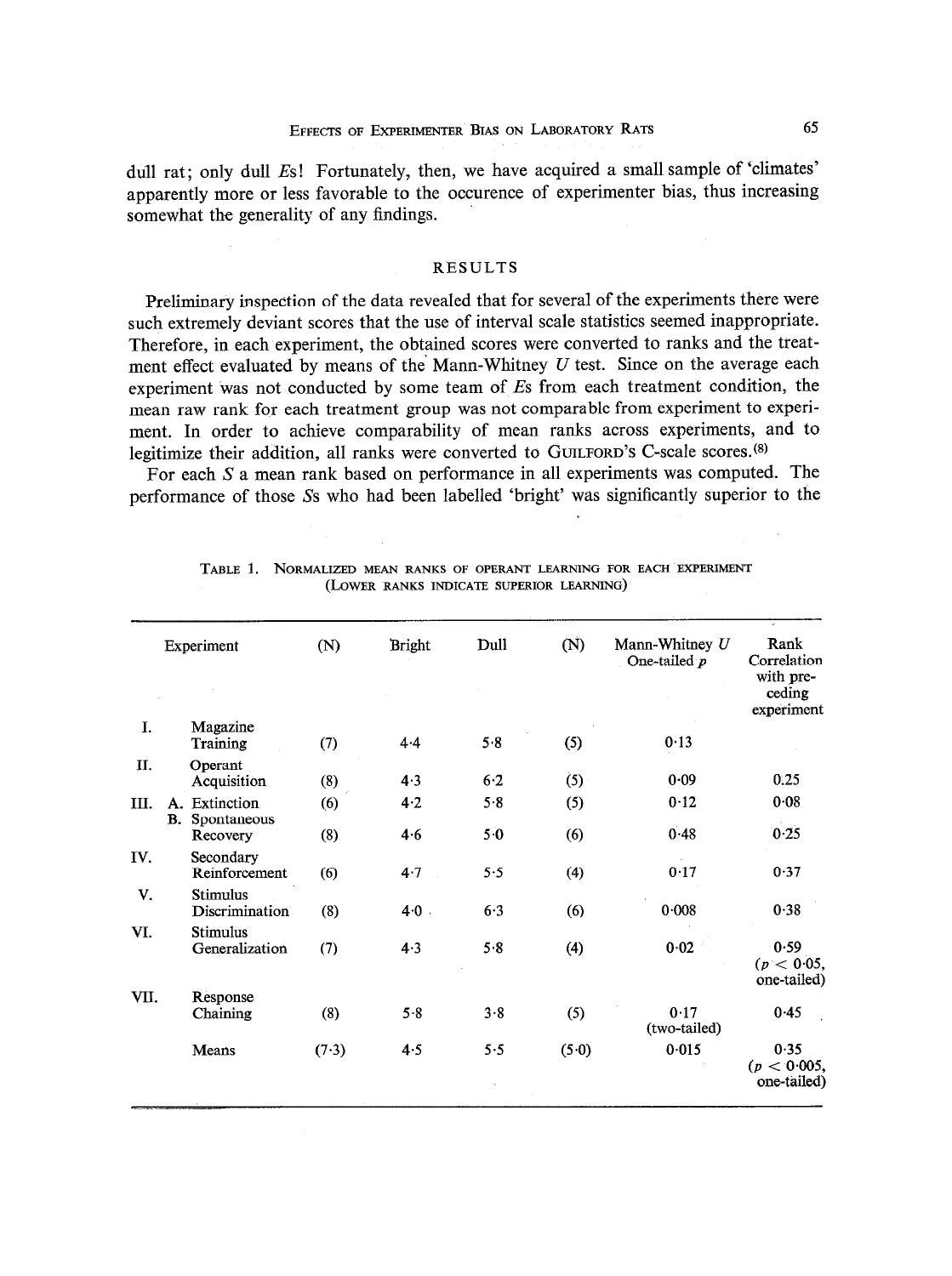performance of Ss labelled 'dull' ( $p = 0.015$ ).\* Table 1 shows the normalized mean ranks for each treament group as well as the Spearman rank correlation of the performances in each experiment with the performances of the preceding experiment. Inspection of the *p levels* obtained for the eight comparisons reveals seven probabilities of 0.17 or less. Of these seven,  $1.3$  would be expected by chance in the computation of eight Us. It appears likely then that *Es'* belief or expectation about the performance of their rat Ss affected the performance obtained from their Ss in most of the experiments. One of the ekperiments, the final one on response chaining, showed a tendency to give significant results in the nonpredicted direction. Inspection of the  $p$  levels for the eight comparisons suggested no trend for subsequent treatment effects to become either more or less significant. The median p level for the first four comparisons was  $0.13$  and for the last four comparisons it was  $0.10$ .

The question of correlated performances must now be faced. That is, did the differences between the treatment groups arise during the first experiment and then simply maintain themselves over subsequent experiments ? The answer to this question'will tell us in part whether our seven experiments were nothing more than a single experiment replicated seven times. In Table 1, the last column shows that in most cases less than 15 per cent of the variance of performances in any experiment could be accounted for by the variance of performances in the preceding experiment. Only the correlation between performances in the experiments on stimulus discrimination and generalization was significant at the 5 per cent level, one-tailed test. A good illustration that the amount of correlated variance was not a crucial factor is provided by examination of the results of the Response Chaining experiment in Table 1. In that experiment, Ss' performances correlated O-45 with their performances in the preceding experiment, this correlation accounting for about 20 per cent of the variance. Yet in spite of this, the obtained mean performances differed significantly from each other in the opposite directions! Nevertheless, we must conclude that overall performances did tend to be statistically significantly correlated, since the mean correlation computed using Fisher's z-transformation was  $0.35$  which with pooled df was significant at the 0.005 level, one-tailed test. ' In addition, inspection of the correlations for succeeding experiments suggests a trend for them to get larger.

The original assignment of Ss to treatment conditions had been random, but the question may fairly be asked whether by chance the Ss labelled 'bright' might not in fact have been brighter, especially in view of the small sample size.? This question cannot be answered directly, but the likelihood of this factor accounting for our overall results can be evaluated. If the obtained results had been due to pre-experimental differences among the Ss rather than to the labelling treatment, we would have expected correlations differing significantly from zero between S's performance in an experiment and her performance in the subsequent experiment. As an additional check on this question, the following comparison was made. Those four 'dull' Ss who participated in both experiments I and II were matched with those four 'bright' Ss who also performed in both experiments and whose performances in experiment I were most similar to that of the 'dull' Ss. The mean normalized rank of per-

استهدامه والمتحدث

<sup>\*</sup>The  $p$  levels given are based on one-sided tests since the direction of difference was predicted. Following strictly the logic of one-sided tests would not permit us to consider the significance of the nonpredicted result of experiment VII for which the two-tailed  $p$  has, nevertheless, been given.

TThanks are due MAX **BBRSHAD** and **LEON PRITZKER** for pointing this problem out.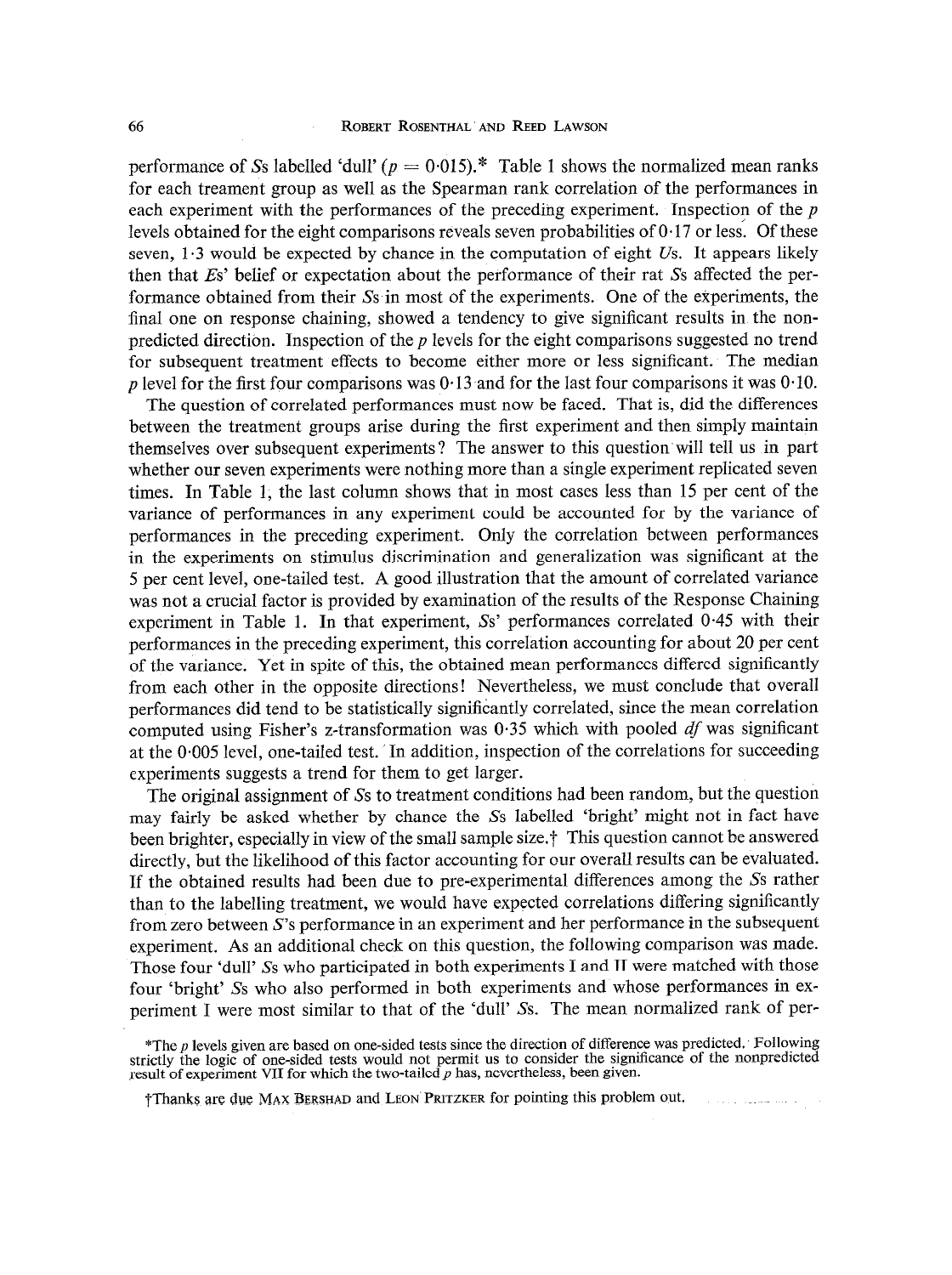formance in experiment I for the four 'dull' Ss was 5.5 while for the four 'bright' Ss the mean was 5.8. The mean normalized rank of performance in experiment II was 6.0 for these 'dull' Ss and 3.8 for these 'bright' Ss, the difference being significant at the 0.10 level, one-tailed  $U$  test. Thus, when we considered experiment I as the basis for pre-experimental matching, the subsequent experiment showed no change in the direction of difference or the degree of its significance, from what was obtained without pre-experimental matching. It seems reasonable then, to assume that if pre-experimental differences in ability favored the 'bright' Ss, this could at most only have affected the results of experiment I.

It was mentioned earlier that all Ss had been assigned to one of five laboratory periods, one or more of which was supervised by one of three laboratory instructors. It was also mentioned that each of these instructors appeared to provide a somewhat different 'climate' which might be interepreted as more or less favourable to the occurrence of experimenter bias. Table 2 shows the normalized mean ranks for all the experiments combined for each

| Laboratory     | (N)    | Bright                       | Dull | (N)   | Mann-Whitney U<br>One-tailed $p$ |
|----------------|--------|------------------------------|------|-------|----------------------------------|
| A              | (7)    | 4.3                          | 5.3  | (14)  | 0.08                             |
| $\bf{B}$       | (15)   | 4.9                          | 6.5  | (6)   | 0.07                             |
| $\mathbf C$    | (15)   | $5-1$                        | 5.8  | (8)   | 0.25                             |
| D              | (7)    | 3.7                          | 4.6  | (7)   | 0.21                             |
| $\mathbf E$    | (14)   | $4-1$                        | 6·0  | (5)   | 0.07                             |
| Means<br>Total | (11.6) | $\sigma_{\rm{max}}$<br>$4-4$ | 5.6  | (8.0) | 0.02                             |

TABLE 2. NORMALIZED MEAN RANKS OF OPERANT LEARNING FOR EACH LABORATORY (LOWER RANKS INDICATE SUPERIOR LEARNING)

treatment group listed by laboratories. The N indicates, for each treatment in each laboratory, the number of experiments represented. An N greater than eight, of course, means that there were two Ss run in that treatment condition in that laboratory. In all 5 laboratories, the treatment effects were in the predicted direction with  $p$  levels ranging from 0.07 to O-25. The differences in obtained p levels for such a small sample of laboratories do not seem to warrant elaborate interpretation, although it seems safe to say that 'climates' or lab periods did not seem to make much difference.

At the conclusion of the experiments, each *E* filled out the questionnaire described earlier. Table 3 shows the mean rating on each of the thirty scales for both treatment groups. Those scales listed under Clusters I, II and IV have been grouped together because of thier common membership in what earlier research has shown to be a significant cluster.<sup>(2)</sup> With the exception of those scales labelled as 'new' in Table 3, all of the scales were employed in the earlier study of experimenter bias using animal Ss.<sup>(6)</sup>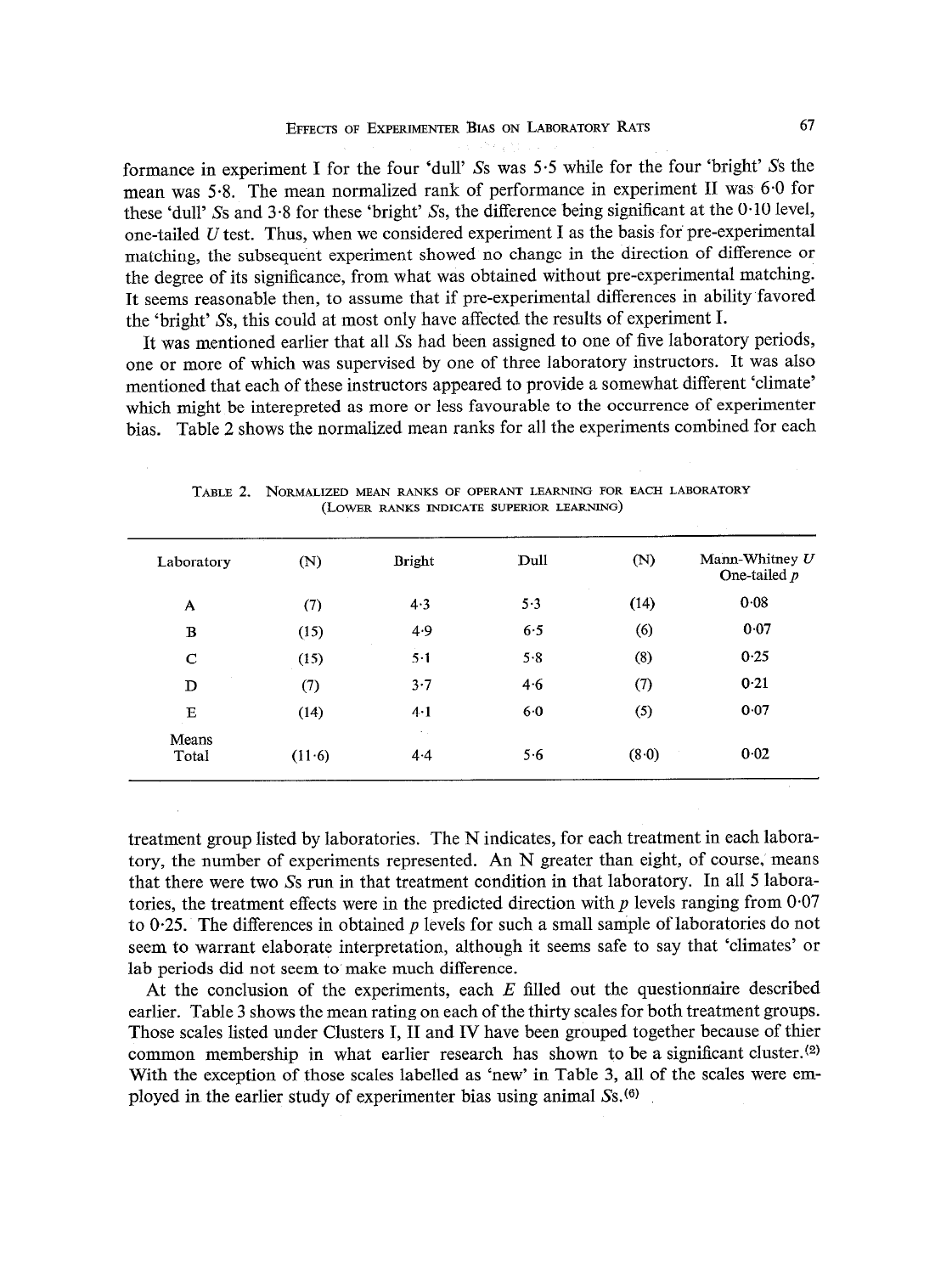# 68 ROBERT ROSENTHAL AND **REED** LAWSON

# TABLE 3. MEAN RATINGS OF SS AND SELF

|    |                                                                                                                                                                             | <b>Bright</b>                                            | Dull                                                          | t                                                                     | p < 0.10<br>(two-tailed)      |
|----|-----------------------------------------------------------------------------------------------------------------------------------------------------------------------------|----------------------------------------------------------|---------------------------------------------------------------|-----------------------------------------------------------------------|-------------------------------|
| I. | Satisfaction with Experiment                                                                                                                                                | $9 - 1$                                                  | 6.6                                                           | 4.40                                                                  | 0.001                         |
| П. | Ratings of Ss                                                                                                                                                               |                                                          |                                                               |                                                                       |                               |
|    | Aggressive (new scale)<br>1.<br>2.<br>Healthy (new scale)<br>3.<br>Friendly (new scale)<br>4.<br><b>Bright</b><br>5.<br>Clean<br>6.<br>Tame<br>7.<br>Pleasant<br>8.<br>Like | 3.3<br>6.5<br>2.5<br>5.0<br>5.9<br>2.6<br>$5-2$<br>$4-1$ | $1-2$<br>6·1<br>5.5<br>$-2.6$<br>$6-1$<br>4.5<br>3.7<br>$2-2$ | $<$ 1<br>${<}1$<br>1.32<br>2.64<br>$<$ 1<br>$<$ 1<br>$1 - 07$<br>1.28 | 0.03<br>*                     |
| Ш. | <b>Self Ratings</b>                                                                                                                                                         |                                                          |                                                               |                                                                       |                               |
|    | Cluster I<br>A.<br>1.<br>Honest<br>2.<br>Relaxed<br>3.<br>Casual<br>4.<br>Business-like<br>5.<br>Pleasant-voiced<br>6.<br>Behaved consistently<br>7.<br>Pleasant            | 7.9<br>6.3<br>2.8<br>3.4<br>4.7<br>$4-7$<br>6.4          | 6.5<br>$6-1$<br>4.7<br>$4 - 6$<br>6.0<br>6.6<br>5.3           | 1.09<br>$<$ 1<br>$1-10$<br>${<}1$<br>${<}1$<br>$<$ 1<br>2:04          | $\ddagger$<br>牽.<br>*<br>0.07 |
|    | Cluster II<br>В.<br>Friendly<br>1.<br>2. Interested<br>3.<br>Encouraging<br>4.<br>Personal                                                                                  | 5.8<br>$6 - 6$<br>4.3<br>$3-2$                           | 3.9<br>$7-1$<br>$3 - 3$<br>6.0                                | 1.31<br>$<$ 1<br>$<$ 1<br>1.56                                        | ×                             |
|    | Cluster IV<br>C.<br>Non-talkative<br>1.<br>2.<br>Enthusiastic<br>Professional<br>3.                                                                                         | $-0.2$<br>4.2<br>2.2                                     | $-2.7$<br>1.9<br>2.9                                          | $1 - 11$<br>1.31<br>$<$ 1                                             | *                             |
|    | D.<br>Non-loud                                                                                                                                                              | 3.4                                                      | 1.5                                                           | $1-01$                                                                |                               |
|    | Е.<br>Gentle Handling of Ss                                                                                                                                                 | 5.8                                                      | $5-7$                                                         | $<$ 1                                                                 |                               |
|    | Much Handling of Ss<br>F.<br>1. Before each experiment<br>2.<br>After each experiment<br><b>Total Handling</b><br>$\mathbf{I}$ 3.                                           | $-1.2$<br>$-0.8$<br>$-1.0$                               | $-2.3$<br>$-3.3$<br>$-2.8$                                    | $<$ 1<br>$1 - 17$<br>3.34                                             | 0.091                         |
|    | G. Much Watching of Ss<br>(new scale)                                                                                                                                       | 9.3                                                      | 8.3                                                           | 2.16                                                                  | 0.06                          |
|    | Much Talking to Ss<br>Η.<br>(new scale)                                                                                                                                     | $-3.1$                                                   | 0.7                                                           | 2.41                                                                  | 0.04                          |
|    | I.<br>Relative Performance of Ss<br>(new scale)                                                                                                                             | $8-2$                                                    | $-2.9$                                                        | 4.51                                                                  | 0.001                         |
|    |                                                                                                                                                                             |                                                          |                                                               |                                                                       |                               |

\*Indicates opposite direction of mean difference from earlier study.

J.

 $\overline{a}$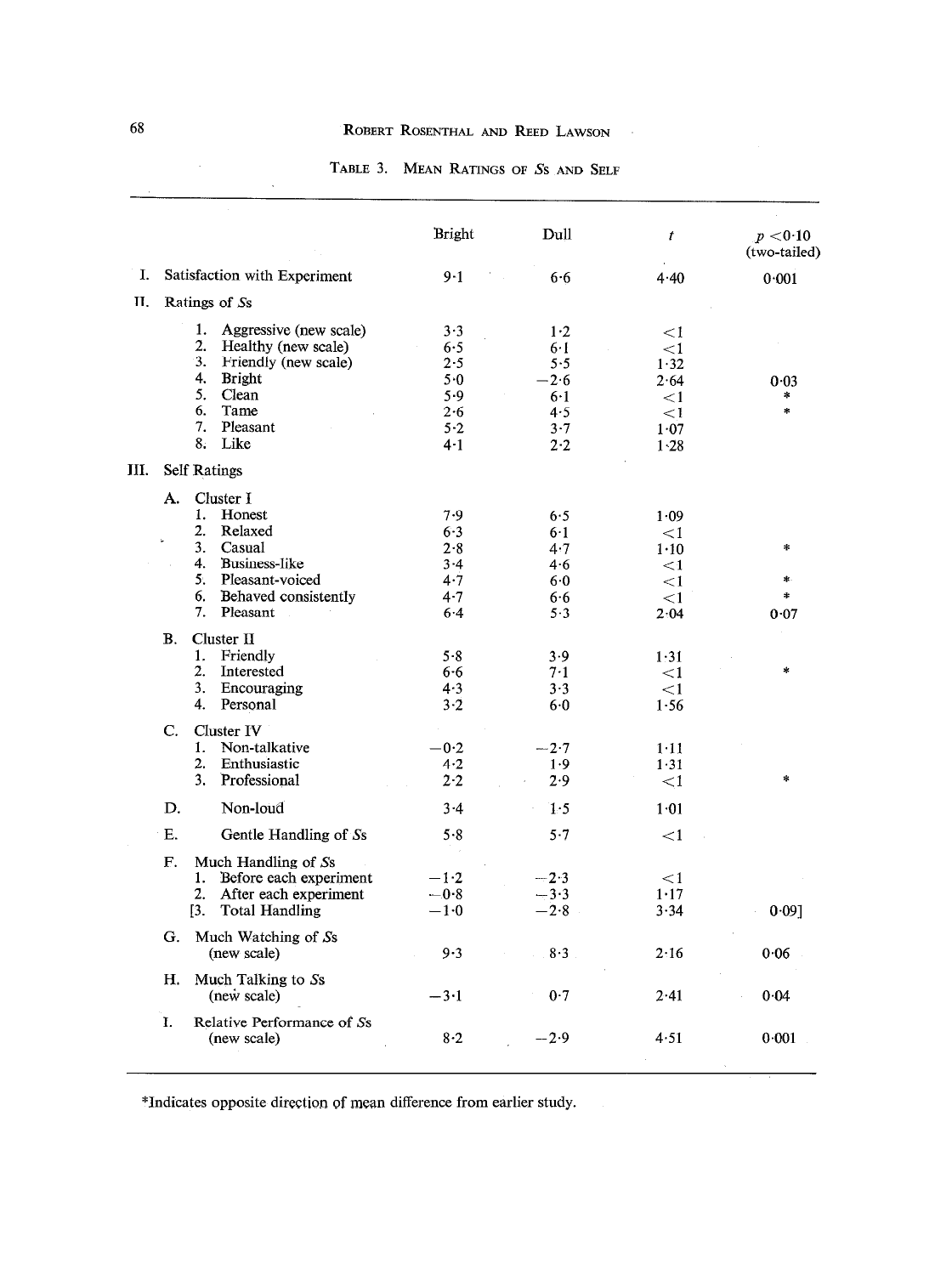In the present study, *Es* believing their Ss to be bright were significantly more satisfied with their participation in the experiments than those *Es* believing their *Ss* to be dull. However, even these latter *Es* were remarkably satisfied (6.6) compared to either the Es running 'bright' Ss (3-O) or those running 'dull' Ss (2.5) in the earlier study, although even then the difference tended to be significant (two-tailed  $p = 0.10$ ). This much greater satisfaction of Es in the latter study may have been due in part to the nature of the experiments performed by *Es. These* were an integral part of the course content and the principles they were designed to demonstrate were covered in lectures by the course instructor. In the earlier study, there was relatively much less relationship of the experiment to the content of the course. Furthermore, in the earlier study the 'bright' rats learned faster but none really learned well, while in the present study, although the 'bright' rats again learned faster, almost all animals did learn eventually.

That *Es* running the 'bright' rats rated these animals as superior to those they considered dull comes as no surprise and requires no comment. Other differences in the ratings suggest that in this study, those *Es* believing their Ss to be bright saw themselves as more pleasant in relation to their Ss, as handling them more, watching them more but talking to them less. These differences were significant at beyond the 0.10 level, two-tailed test. The first two of the last four mentioned scales showed the same direction of differences in the earlier study and at about the same levels of significance. The last two mentioned scales were both new to this study.

No other scales reached the 0.10 level, two-tailed test in both studies. There were a number of scales, however, which in both studies tended toward significance. In both studies, *Es* believing their Ss to be bright rated themselves as more enthusiastic, encouraging, and more non-loud, friendly, less personal, less business-like and less talkative in their relationship with their Ss. In addition, these *Es* liked their Ss better and found them more pleasant to work with. For these last mentioned nine scales, the mean difference in ratings for the two treatment groups for both studies exceeded either  $2.7$  scale units or a two-tailed p level of 0.20 in each case.

The last item on each questionnaire was an open-ended question asking each *E* to say in his own words how he felt about the experiments. Nineteen completed questionnaires were obtained from *Es* who had worked with 'bright' Ss and 17 were received from *Es*  who had worked with 'dull' Ss. Of the former group, 63 per cent stressed the benefit they derived from the experiments, 53 per cent stressed their interest in the experiments, 5 per cent stressed difficulties in S's learning and 0 per cent failed to write any comments. Of the group working with 'dull' Ss, 41 per cent stressed the derived benefits, 18 per cent stressed their interest, 47 per cent stressed difficulties in S's learning and 12 per cent failed to write any comments. One comment was found to be especially interesting : "Our rat, number X, was in my opinion, extremely dull. This was especially evident during training for discrimination. Perhaps this might have been discouraging but it was not. In fact, our rat had the 'honor' of being the dullest in all the sections. I think that this may have kept our spirits up because of the interest  $\dots$  in (our) rat". As a matter of fact, the animal in question was one of the two animals performing at the median level on the discrimination problem as well as for all the experiments taken as a whole. The cited comment serves to point out anecdotally the importance to the *Es* of the type of rat they were running. None of the 34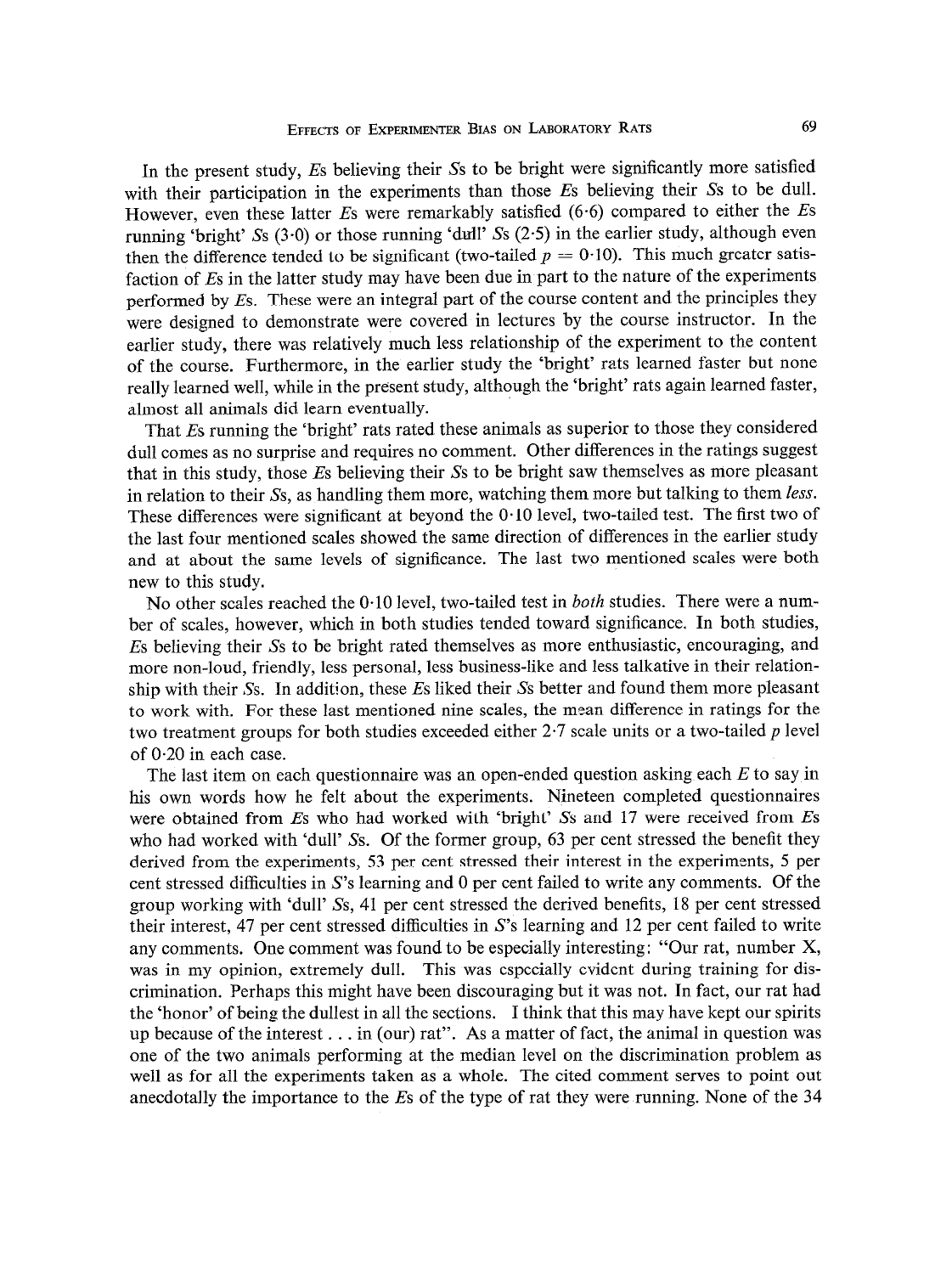written comments eveh remotely suggested that any *E* was aware that their Ss had not been specially bred. The three laboratory instructors confirmed this lack of suspicion on the part of the *Es.* 

On the last day of the course, after the experiments and the questionnaires had been completed, the writers explained the entire study to all the *Es.* There appeared to be great interest and animation on the part of the *Es.* One reaction, though, was outstanding; the unwillingness of many of the *Es* whose rats were 'dull' to believe that their Ss had not really been bred for dullness, and that in fact they often originated from the same litters as the 'bright' rats.

#### **DISCUSSION**

**It** now appears quite safe to conclude that experimenter bias can effect a given outcome in research studies using animal Ss and student *Es.* It is also apparent that the effect of this bias is marked enough to be clearly demonstrable with an N of only 14 Ss. And yet, while the effect itself is marked, its mode of mediation from *E to S* may be very subtle indeed. It appears unlikely that gross differences in the treatment and handling of Ss (or in the recording of data) would have gone unnoticed and uncorrected by the various laboratory instructors whose task it was to supervise the learning of the  $E<sub>S</sub>$  via the learning of the Ss. Also relevant to the robustness of the phenomenon was the fact that because of their primary teaching function, the laboratory instructors tended to give more help and advice to the *Es* whose Ss were performing more poorly, a fact which would tend to decrease obtained treatment effects.

What can be said specifically about the several experiments showing greater or lesser experimenter bias ? Are certain types of tasks which rats may be called upon to perform more susceptible to experimenter bias ? It seems doubtful that our data can answer this question. We may feel most confident in *Es'* ability to obtain biased data on stimulus discrimination and generalization type experiments. However, it might prove most useful for the present at least, to regard our median obtained  $p$  level of 0.13 as our best estimate of the median  $p$  level to be obtained, with similar sample sizes, if we were to continue sampling the population of operant learning experiments. Taking this view, our more extreme p levels, those closer to zero and closer to one, would be regarded as sampling fluctuations.

Before discussing the findings from the questionnaire data analysis, we must ask about the accuracy of this type of data. When an *E* says he was friendly, more or less, was he actually friendly, more or less? Earlier studies $(2)$  utilizing most of the rating scales employed in the present study suggest that the scales may well be reasonably accurate. In one study, 12 *Es* rated their own behavior during the experiment and their Ss also rated them at the conclusion of the experiment. The correlation (rho) between Ss' mean ratings of *Es* and *Es'*  mean ratings of themselves was 0.89, which with 25 *df was* significant at well beyond the 0.001 level.

Our next question concerning *Es'* ratings of their behavior toward their Ss is whether it would make more sense to regard these ratings and the behaviors they might portray as antecedents or consequents of the performances of S. Perhaps it would make most sense to regard them as both. Thus, initially, those *Es* expecting their *Ss* to perform in dull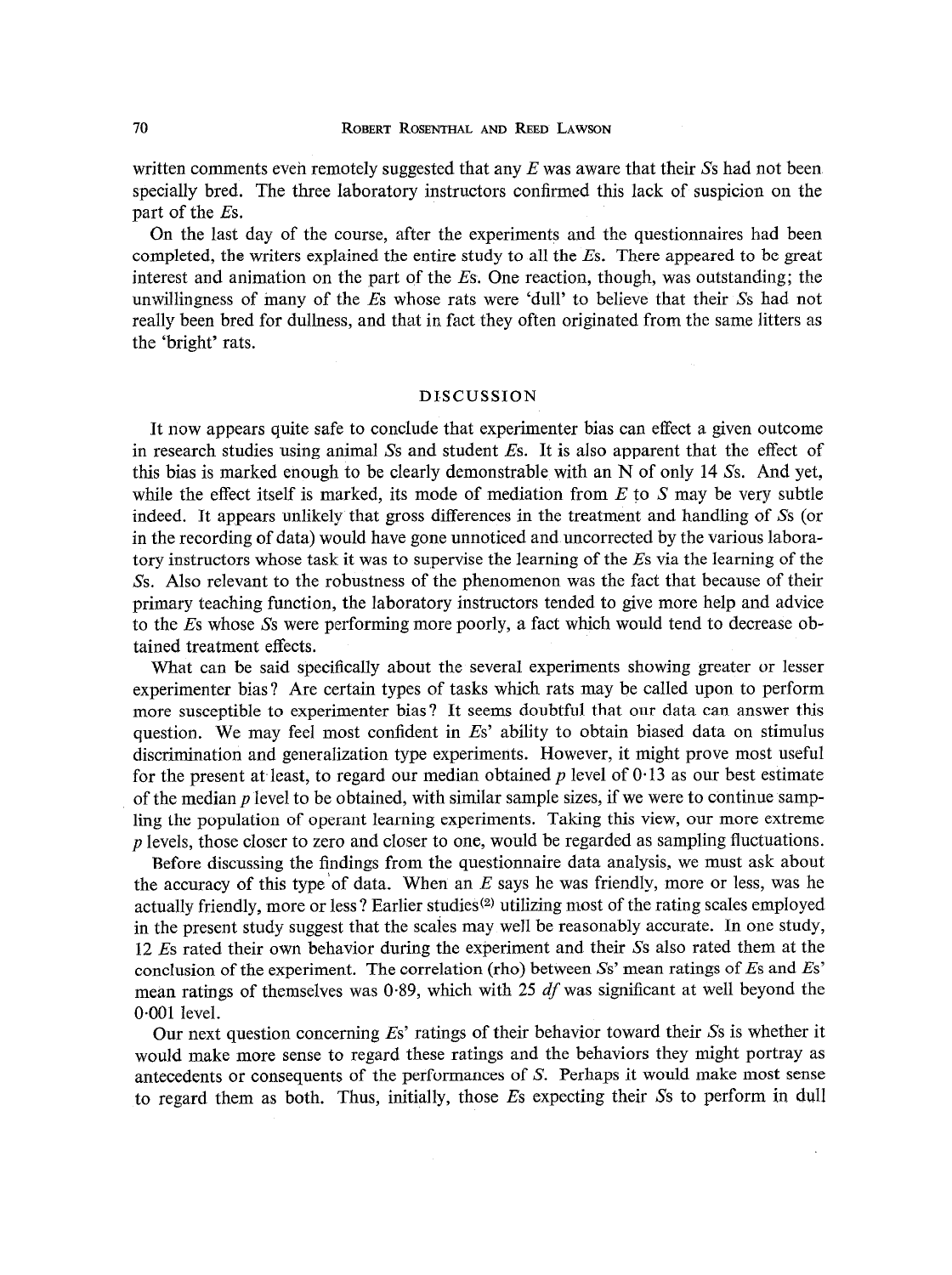fashion treated their Ss in some subtle fashion such as to produce dull behavior while those Es expecting bright performance treated their Ss accordingly. These initial differences in the treatments accorded Ss might lead to different performances by Ss which would, in turn, reinforce *Es'* expectations about their Ss and maintain the subtle treatment differences.

Modally, what was the behavior of the *E* who thought his S was bright compared to the behavior of the *E* who thought his S was dull? The former tended to be more enthusiastic, friendly, encouraging, pleasant, and more interested in  $S$ 's performance. He liked  $S$  more, watched him more intently, and found him to be more pleasant himself. He talked less to his S and he was less loud around him, leading one to wonder just what *E,* believing S to be dull, might have been saying to him either out loud or perhaps under his breath! Perhaps the most important difference between our modal *Es* was in the amount of handling. Brighter Ss were apparently handled more, or at least their *Es* thought they were handling them more, which might reflect qualitative rather than quantitative handling differences.  $BERNSTEIN<sup>(9)</sup>$  found that rats handled *more* learned better, and CHRISTIE<sup>(10)</sup> and others have even been able to tell which *E* had handled an S by observing S's behavior in a maze or while being picked up. Our best hypothesis accounting for the results of the present study and based on questionnaire data would seem to be that more handling and less talking and less loudness accounted for the observed differences in performance. Whether rats are sensitive to attitudinal differences in *E* other than through tactual and auditory sense modalities remains to be seen on the basis of further research. As a matter of fact, those aspects of tactual and auditory stimulation that may make the subtle but crucial difference are also unknown at the present time.

#### **SUMMARY**

A total of 38 *Es* were divided into 14 research teams, each of'which had one rat assigned to it. Eight of the teams were told that the Ss they would be working with had been bred for brightness while the remaining six teams were told that their Ss had been bred for dullness. All Ss were drawn from the same animal colony, all were female and all were 80 days old. All Ss were assigned at random to one of the two treatment conditions which were *Es'* beliefs or expectations about Ss' ability.

Seven experiments including (I) magazine training, (II) operant acquisition, (III) extinction and spontaneous recovery, (IV) secondary reinforcement, (V) stimulus discrimination, (VI) stimulus generalization, and (VII) chaining of responses, were performed. Differences in performance favored the groups of *Es* believing their Ss to be bright in 7 out of the 8 comparisons (overall  $p = 0.02$ ). There was no trend over the course of the experiments for the treatment effects to either increase or decrease nor were the performances of Ss in any experiment save one correlated significantly with their performances in the subsequent experiment. It appeared, then, that the several experiments were, to a great extent, independent. Comparisons of the treatment effects among each of the 5 laboratory sections to which *Es* had been assigned showed no real difference, all sections showing the mean differences in the predicted direction and at similar levels of significance.

These differences were obtained in spite of the fact that laboratory instructors gave more help to *Es* whose Ss were performing poorly, and that all *Es* were motivated to have their